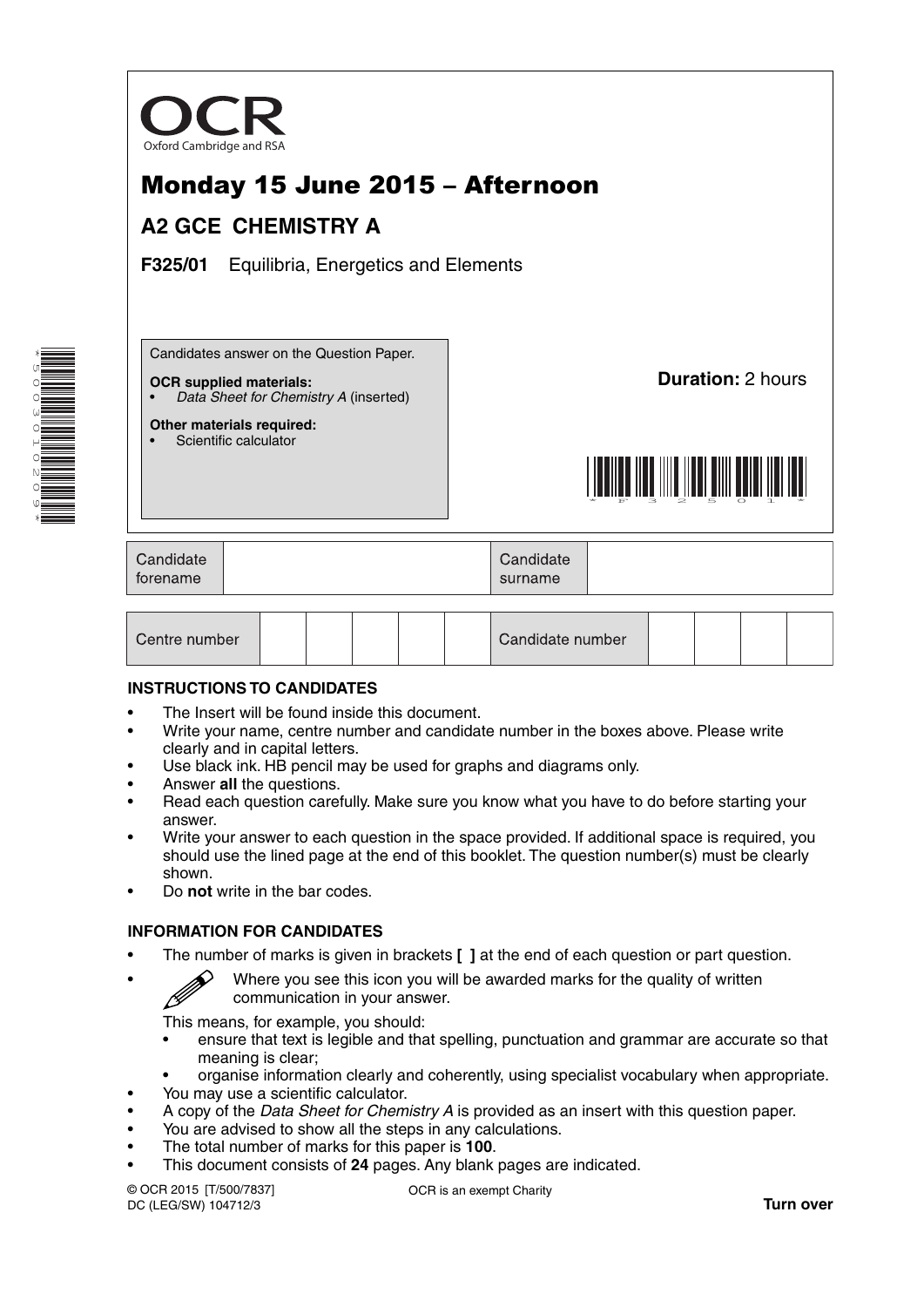$\overline{2}$ 

### Answer all the questions.

- $\blacksquare$ This question looks at properties of transition elements, ions and complexes.
	- (a) What is the oxidation number of Cr in the complex ion  $[CroCl<sub>5</sub>]^{2-\gamma}$ 
		-
	- (b) Write the equation for a reaction catalysed by a named transition element, compound or ion.
	- (c) An octahedral complex ion A,  $C_qH_{30}N_fN^{3+}$ , exists as two optical isomers.

In complex ion  $A$ ,  $Ni^{3+}$  is bonded to three molecules of a bidentate ligand **B**.

State what is meant by a bidentate ligand.  $(i)$ 

- (ii) What is the molecular formula of the bidentate ligand B?
- (iii) Draw a possible structure for **B** and explain how **B** is able to act as a bidentate ligand.

 $(iv)$ What is the coordination number of complex ion A?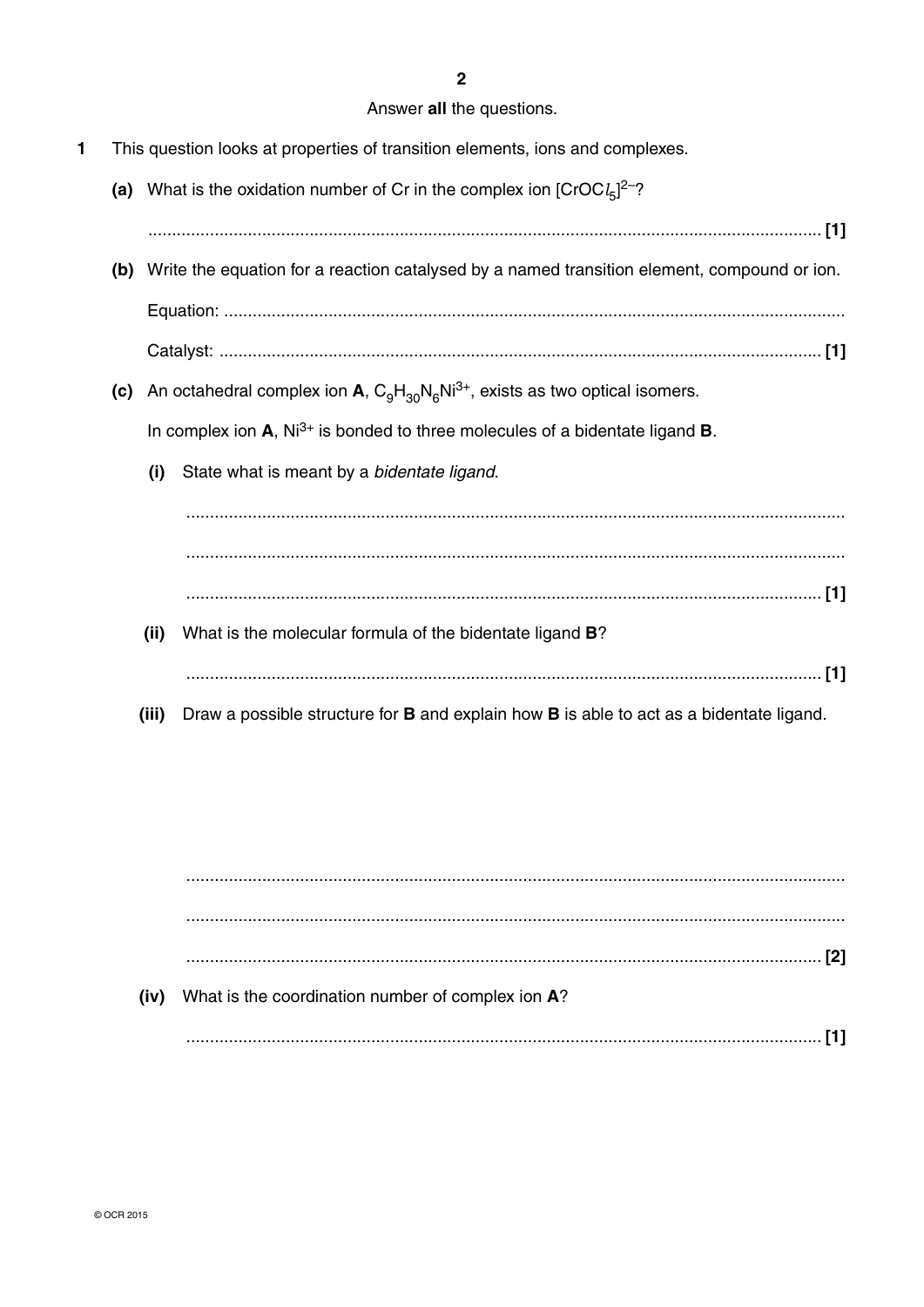(v) Complete the 3-D diagrams of the shapes of the optical isomers of complex ion A.

You can show the bidentate ligand simply as



 $[1]$ 

- (d) Describe the reactions of EITHER aqueous copper(II) ions OR aqueous cobalt(II) ions with:
	- aqueous sodium hydroxide
	- excess aqueous ammonia  $\bullet$
	- hydrochloric acid.  $\bullet$



In your answer you should link observations with equations.

| [Total: 14] |
|-------------|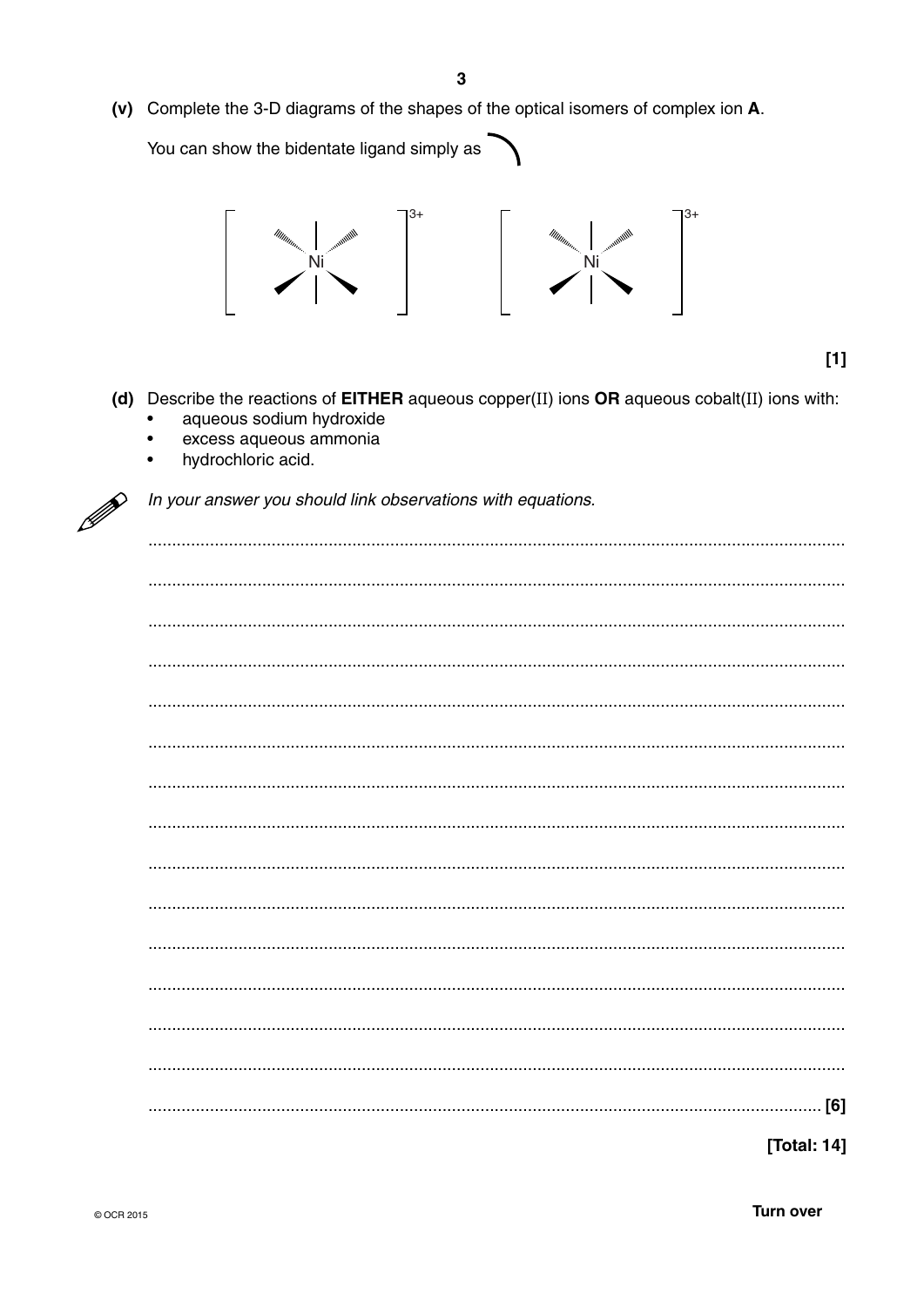**2** Hydrogen, H<sub>2</sub>, reacts with nitrogen monoxide, NO, as shown below:

$$
2H2(g) + 2NO(g) \longrightarrow N2(g) + 2H2O(g)
$$

 **(a)** The rate equation for this reaction is:

*rate* =  $k[H_2(g)][NO(g)]^2$ 

The concentration of NO(g) is changed and a rate–concentration graph is plotted.



The chemist uses  $H_2(g)$  of concentration  $2.0 \times 10^{-2}$  moldm<sup>-3</sup>. Using values from the graph, calculate the rate constant, *k*, for this reaction. Give your answer to **two** significant figures and in **standard form**. Show your working.

 *k* = .................................... units ............................... **[4]**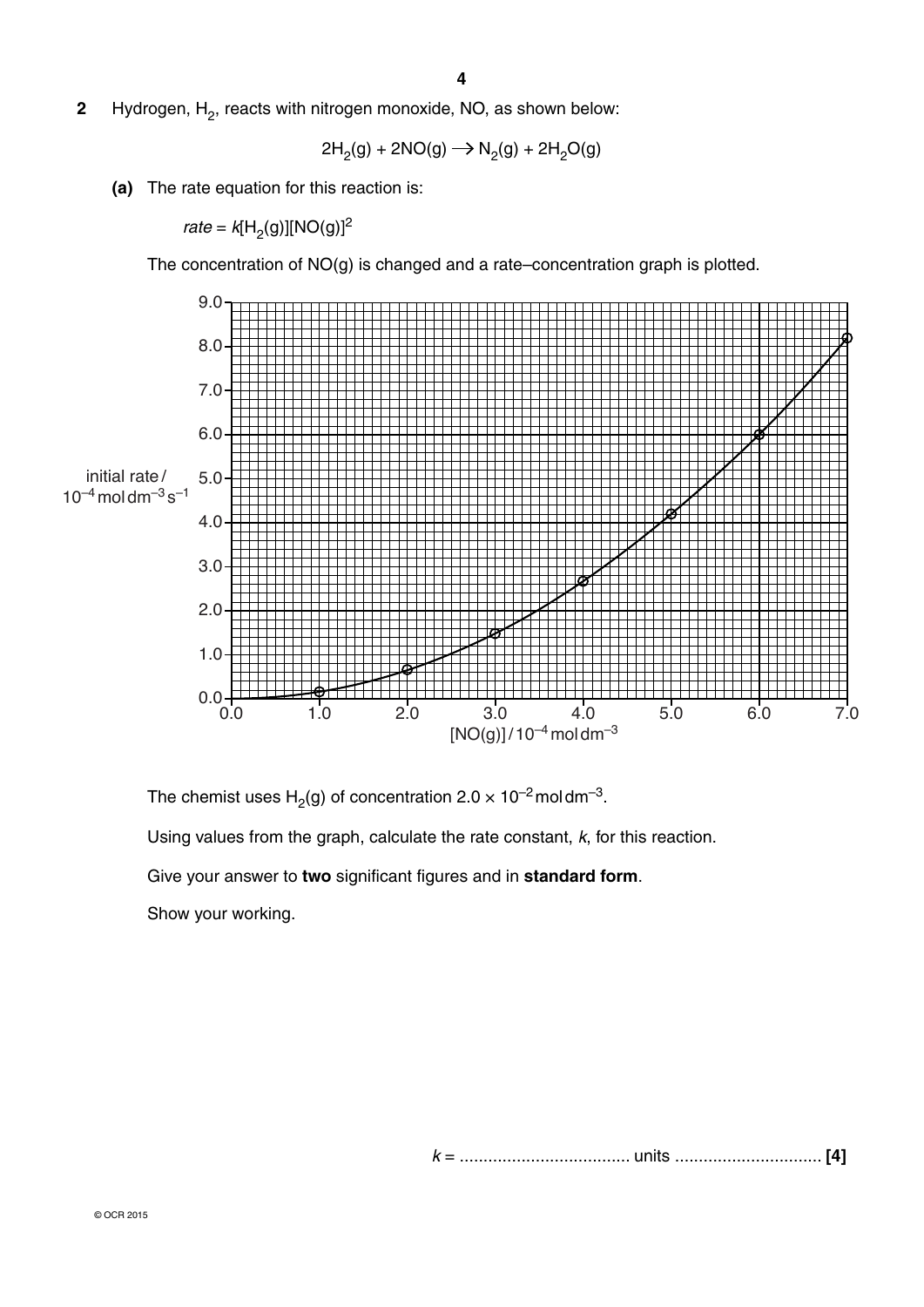**(b)** A chemist investigates the effect of changing the concentration of  $H_2(g)$  on the initial reaction rate at two different temperatures.

The reaction is first order with respect to  $H_2(g)$ .

 **(i)** Using the axes below, sketch **two** graphs of the results.

Label the graphs as follows:

- **L** for the lower temperature
- **H** for the higher temperature.

| initial rate |                              |       |
|--------------|------------------------------|-------|
| $_{0,0}$     | $[\mathsf{H}_2(\mathsf{g})]$ | $[2]$ |

 **(ii)** State the effect of the higher temperature on the rate constant, *k*.

...................................................................................................................................... **[1]**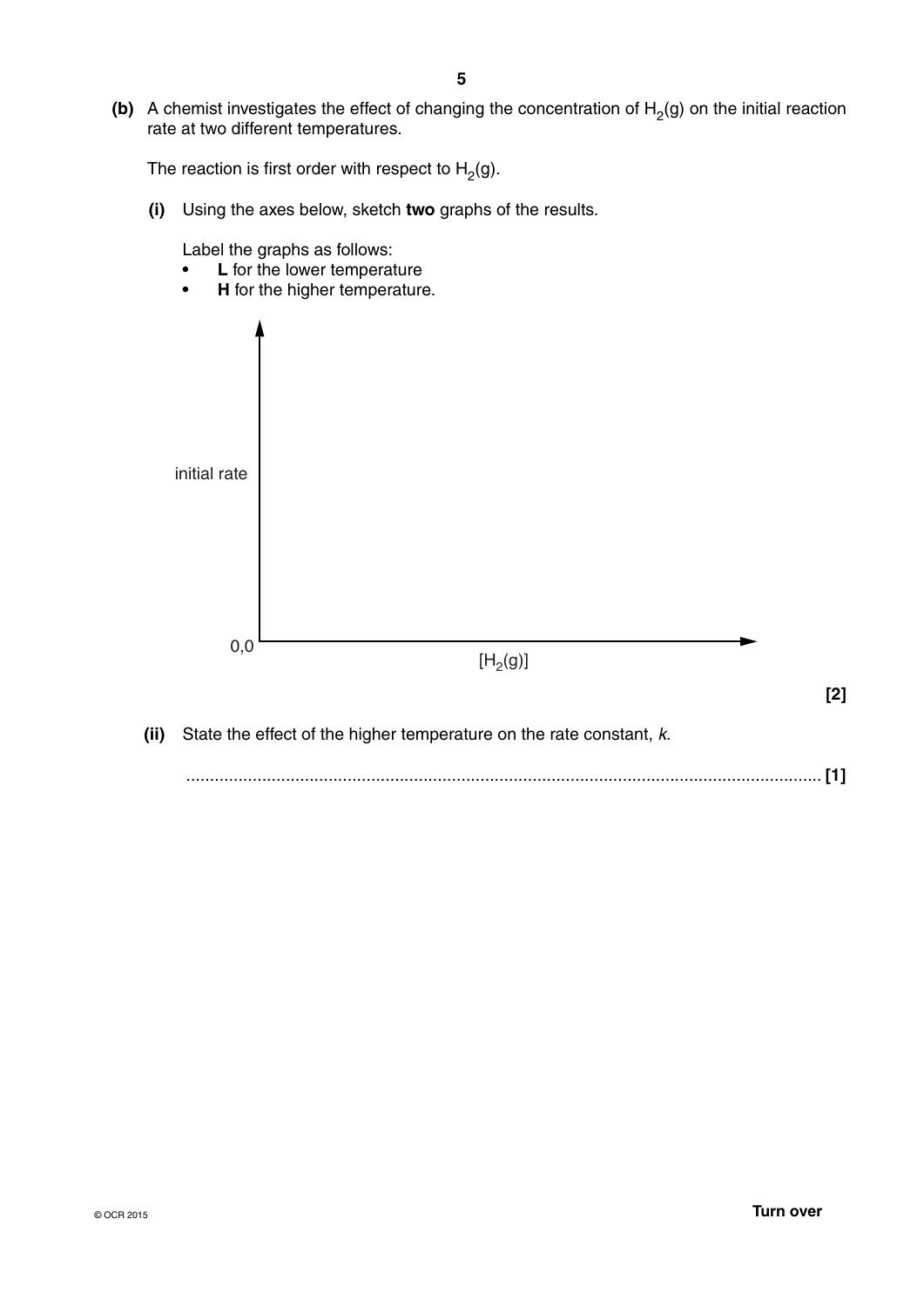- (c) The reaction can also be shown as being first order with respect to  $H_2(g)$  by continuous monitoring of [H<sub>2</sub>(g)] during the course of the reaction.
	- Using the axes below, sketch a graph to show the results.
	- State how you would use the graph to show this first order relationship for  $H_2(g)$ .

|      | [H <sub>2</sub> (g)] |                                                                                               |      |       |
|------|----------------------|-----------------------------------------------------------------------------------------------|------|-------|
|      |                      |                                                                                               |      |       |
|      |                      |                                                                                               |      |       |
|      |                      |                                                                                               |      |       |
|      |                      |                                                                                               |      |       |
|      |                      | time                                                                                          |      |       |
|      |                      |                                                                                               |      |       |
|      |                      |                                                                                               |      |       |
|      |                      |                                                                                               |      | $[2]$ |
| (d)  |                      |                                                                                               |      |       |
|      |                      | The chemist proposes a three-step mechanism for the reaction:                                 |      |       |
|      |                      | $2H_2(g) + 2NO(g) \rightarrow N_2(g) + 2H_2O(g)$                                              |      |       |
| (i)  |                      | On the dotted line below, write the equation for step 3.                                      |      |       |
|      | step 1:              | $2NO \rightarrow N_2O_2$                                                                      | fast |       |
|      | step 2:              | $H_2 + N_2O_2 \rightarrow N_2O + H_2O$                                                        | slow |       |
|      | step 3:              |                                                                                               | fast | $[1]$ |
| (ii) |                      | Explain why this mechanism is consistent with the rate equation rate = $k[H_2(g)][NO(g)]^2$ . |      |       |
|      |                      |                                                                                               |      |       |
|      |                      |                                                                                               |      |       |
|      |                      |                                                                                               |      |       |
|      |                      |                                                                                               |      |       |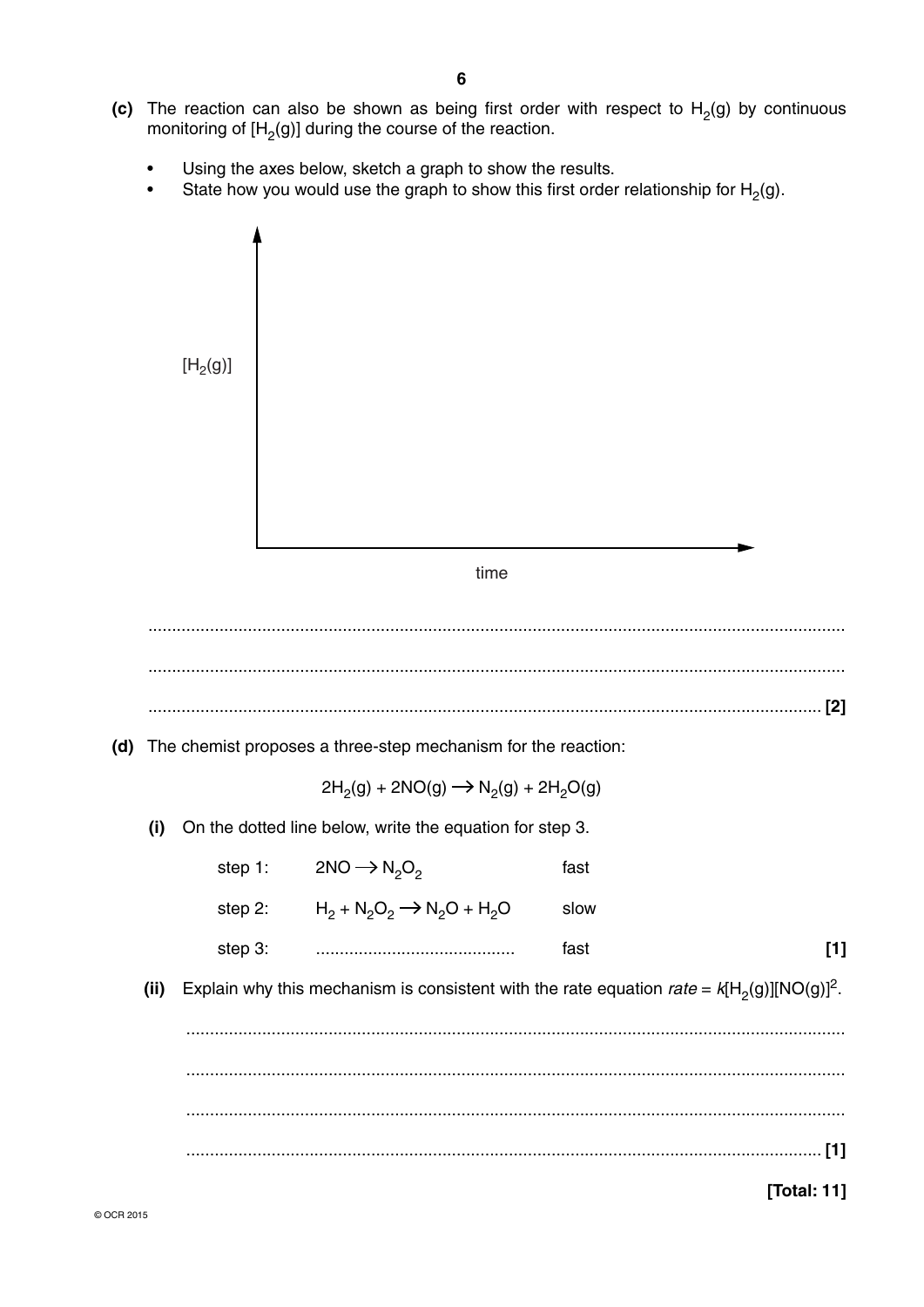- **3** This question looks at two reactions involving sulfur compounds.
	- **(a)** Hydrogen reacts with carbon disulfide as shown below.

$$
4H_2(g) + CS_2(g) \longrightarrow CH_4(g) + 2H_2S(g)
$$

For this reaction,  $ΔH = -234$  kJ mol<sup>-1</sup> and  $ΔS = -164$  J K<sup>-1</sup> mol<sup>-1</sup>.

 **(i)** Why does the reaction have a negative entropy change?

 ........................................................................................................................................... ...................................................................................................................................... **[1]**

 **(ii)** Standard entropies are shown in the table below.

| substance                              | CS <sub>2</sub> (g) | CH <sub>4</sub> (g) | $H_2S(g)$ |
|----------------------------------------|---------------------|---------------------|-----------|
| $S^{\Theta}/JK^{-1}$ mol <sup>-1</sup> | 238                 | 186                 | 206       |

Calculate the standard entropy for H<sub>2</sub>.

 *S* o = ....................................... J K–1 mol–1 **[2]**

 **(iii)** Explain, with a calculation, whether this reaction is feasible at 25 °C. Show your working.

...........................................................................................................................................

...................................................................................................................................... **[3]**

 **(iv)** Explain, with a calculation, the significance of temperatures above 1154 °C for this reaction.

© OCR 2015 **Turn over** ........................................................................................................................................... ...................................................................................................................................... **[2]**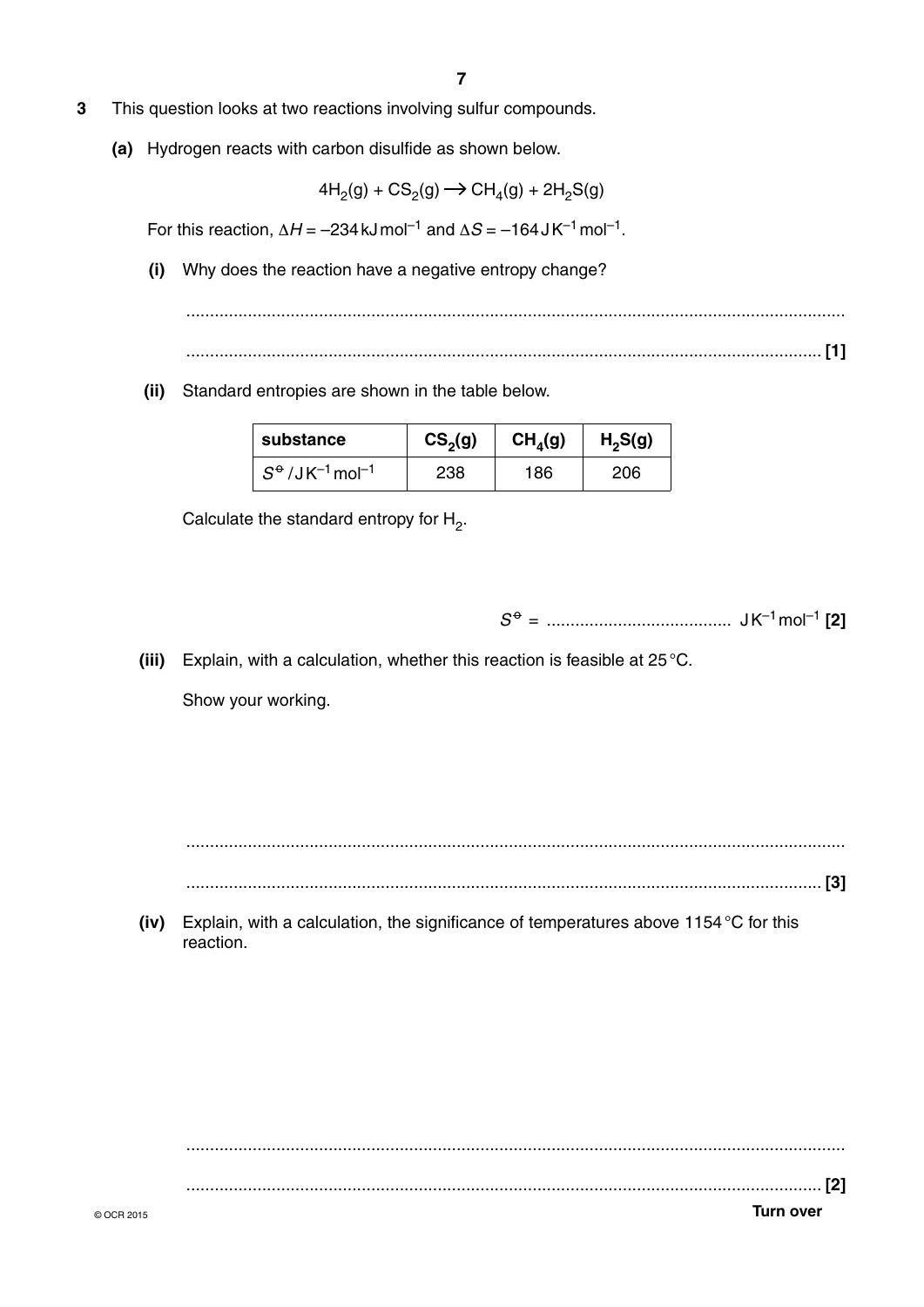**(b)** A chemist investigated methods to improve the synthesis of sulfur trioxide from sulfur dioxide and oxygen.

$$
\quad \ 2SO_2(g)+O_2(g)\!\rightleftharpoons 2SO_3(g)
$$

The chemist:

- mixed together 1.00 mol SO<sub>2</sub> and 0.500 mol O<sub>2</sub> with a catalyst at room temperature
- compressed the gas mixture to a volume of 250 cm<sup>3</sup>
	- allowed the mixture to reach equilibrium at constant temperature and without changing the total gas volume.

At equilibrium, 82.0% of the  $SO_2$  had been converted into  $SO_3$ .

(i) Determine the concentrations of  $SO_2$ ,  $O_2$  and  $SO_3$  present at equilibrium and calculate  $K_c$  for this reaction.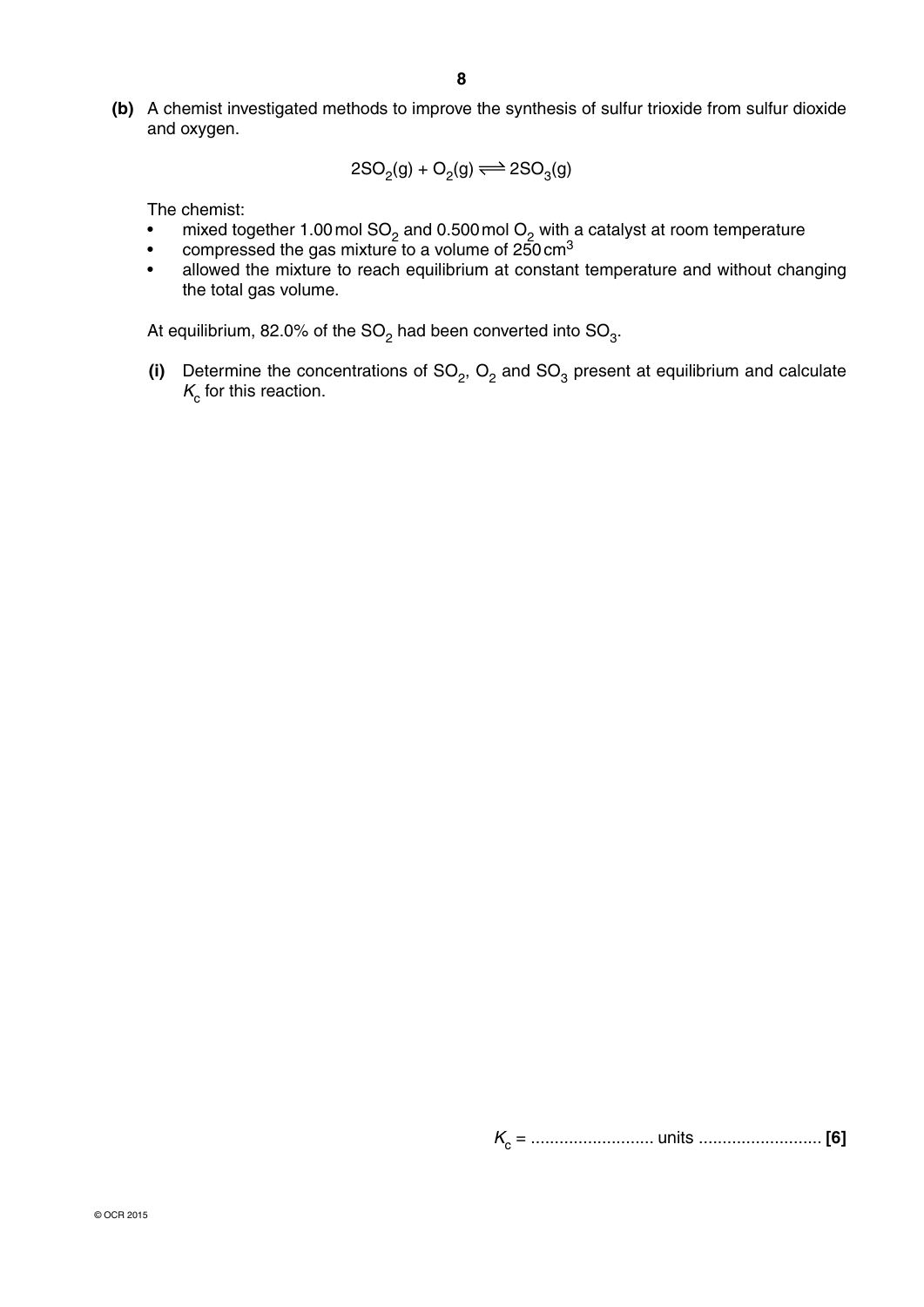(ii) Explain what would happen to the pressure as the system was allowed to reach equilibrium. (iii) The value of  $K_c$  for this equilibrium decreases with increasing temperature. Predict the sign of the enthalpy change for the forward reaction. State the effect on the equilibrium yield of  $SO<sub>3</sub>$  of increasing the temperature at constant pressure. (iv) The chemist repeated the experiment at the same temperature with 1.00 mol  $SO<sub>2</sub>$  and an excess of  $O_2$ . The gas mixture was still compressed to a volume of 250 cm<sup>3</sup>. State and explain, in terms of  $K_c$ , how the equilibrium yield of  $SO_3$  would be different from the yield in the first experiment. [Total: 19]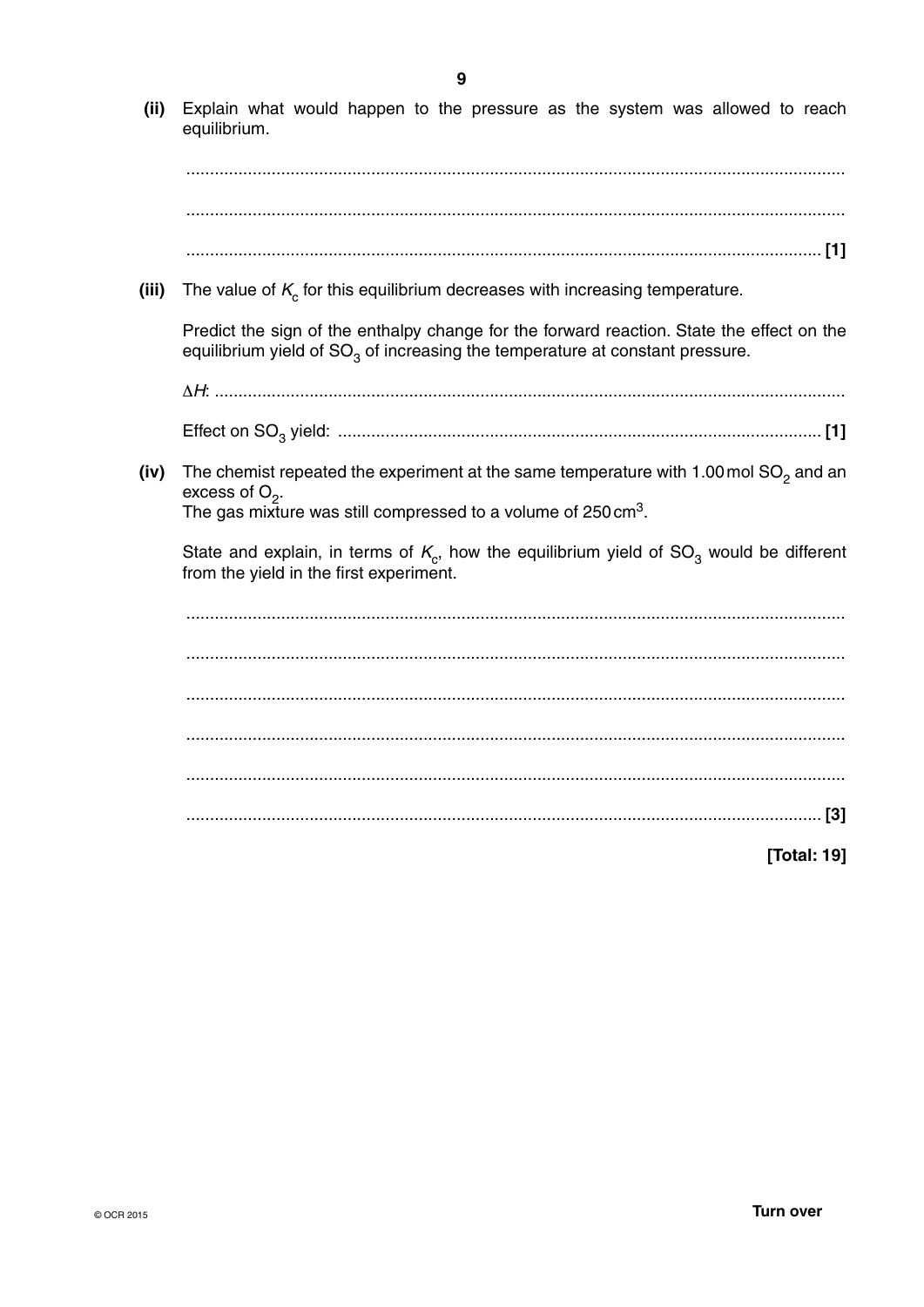**BLANK PAGE**

## **PLEASE DO NOT WRITE ON THIS PAGE**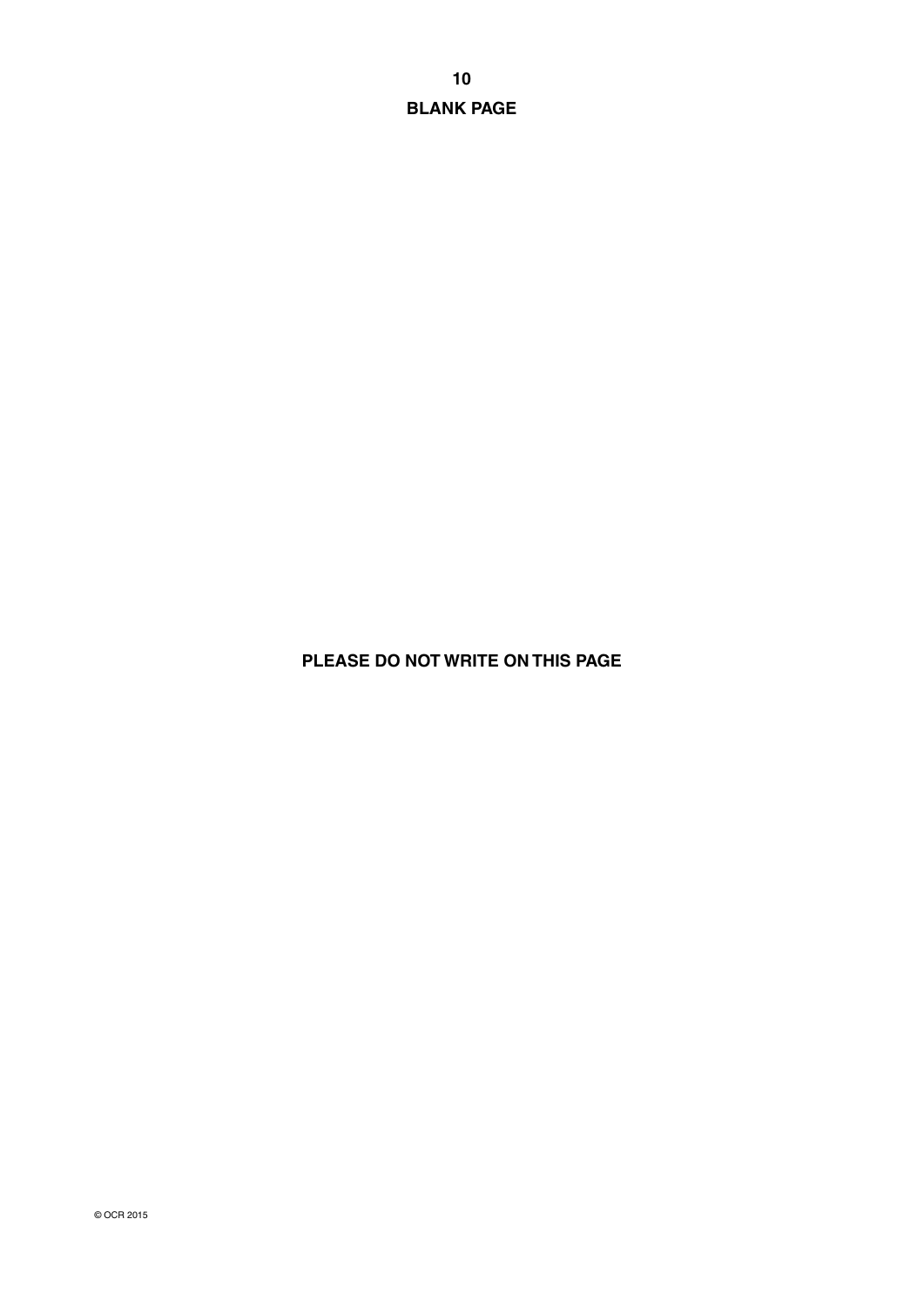**4** A student is supplied with 0.500 mol dm–3 potassium hydroxide, KOH, and 0.480 mol dm–3 propanoic acid,  $C_2H_5COOH$ .

The acid dissociation constant,  $K_a$ , for C<sub>2</sub>H<sub>5</sub>COOH is 1.35  $\times$  10<sup>-5</sup> moldm<sup>-3</sup>.

(a) C<sub>2</sub>H<sub>5</sub>COOH is a weak Brønsted–Lowry acid.

What is meant by a *weak acid* and *Brønsted–Lowry acid* ?

 ................................................................................................................................................... ................................................................................................................................................... .............................................................................................................................................. **[1]**

 **(b)** Calculate the pH of 0.500 mol dm–3 potassium hydroxide.

pH = .......................................................... **[2]**

- (c) The student dilutes  $25.0 \text{ cm}^3$  0.480 mol dm<sup>-3</sup> C<sub>2</sub>H<sub>5</sub>COOH by adding water until the total volume is  $100.0 \text{ cm}^3$ .
	- **(i)** Write the expression for  $K_a$  for  $C_2H_5COOH$ .

**[1]**

 **(ii)** Calculate the pH of the diluted solution.

pH = .......................................................... **[3]**

© OCR 2015 **Turn over**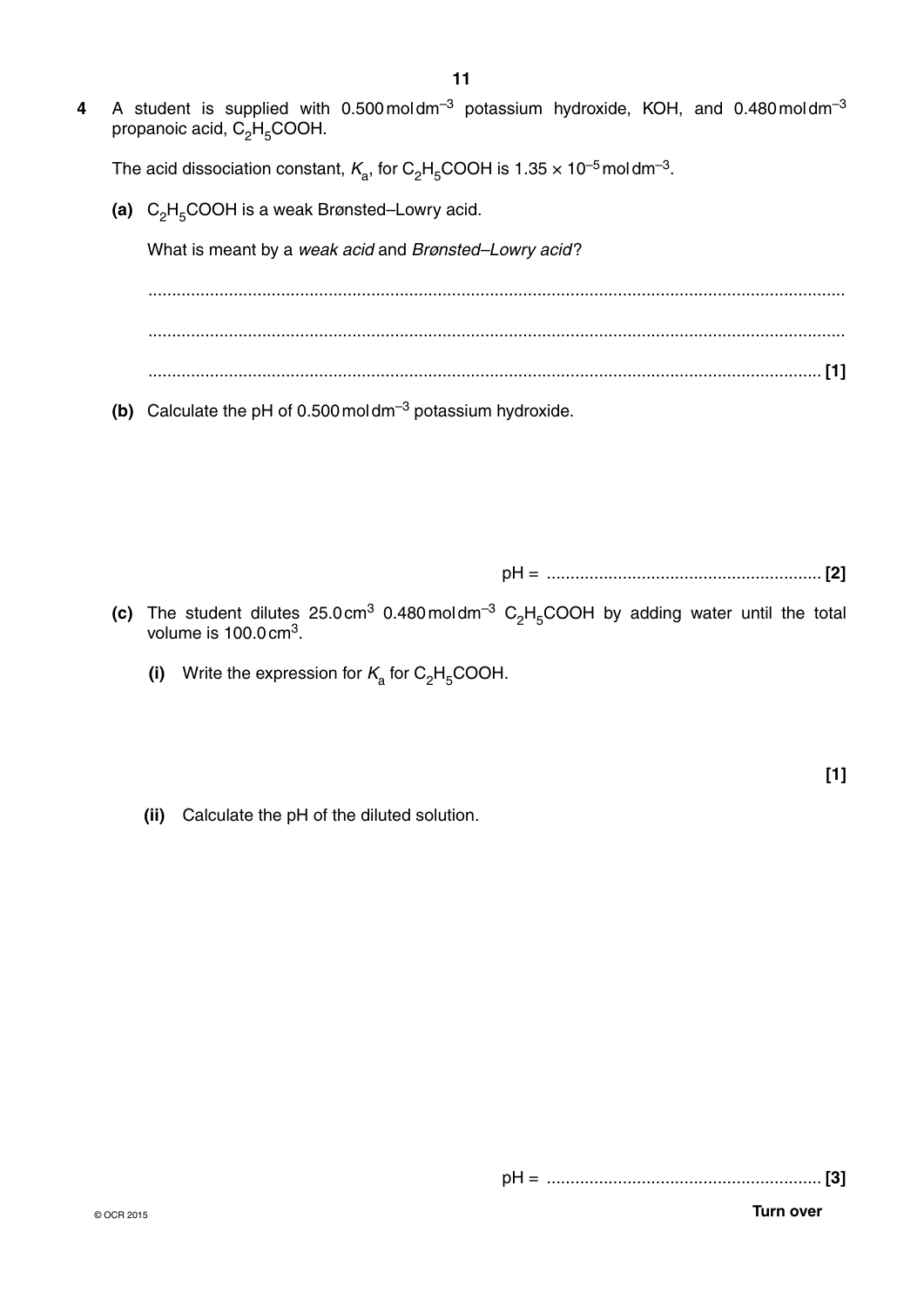- **(d)** Aqueous propanoic acid, C<sub>2</sub>H<sub>5</sub>COOH, reacts with carbonates and alkalis.
	- **(i)** Write the full equation for the reaction of aqueous propanoic acid with sodium carbonate.

...................................................................................................................................... **[1]**

 **(ii)** Write the **ionic** equation for the reaction of aqueous propanoic acid with aqueous potassium hydroxide.

...................................................................................................................................... **[1]**

**(e)** A student prepares a buffer solution containing propanoic acid  $C_2H_5COOH$  and propanoate ions,  $C_2H_5COO^-$ . The concentrations of  $C_2H_5COOH$  and  $C_2H_5COO^-$  are both 1.00 mol dm<sup>-3</sup>.

The following equilibrium is set up.

$$
C_2H_5COOH(aq) \Longleftrightarrow C_2H_5COO^-(aq) + H^+(aq)
$$

The acid dissociation constant,  $K_a$ , for C<sub>2</sub>H<sub>5</sub>COOH is 1.35  $\times$  10<sup>-5</sup> mol dm<sup>-3</sup>.

 **(i)** Calculate the pH of this buffer solution.

Give your answer to **two** decimal places.

pH = .......................................................... **[1]**

(ii) A small amount of aqueous ammonia,  $NH<sub>3</sub>(aq)$ , is added to the buffer solution.

Explain, in terms of equilibrium, how the buffer solution would respond to the added  $NH<sub>3</sub>(aq).$ 

 ........................................................................................................................................... ........................................................................................................................................... ........................................................................................................................................... ...................................................................................................................................... **[2]**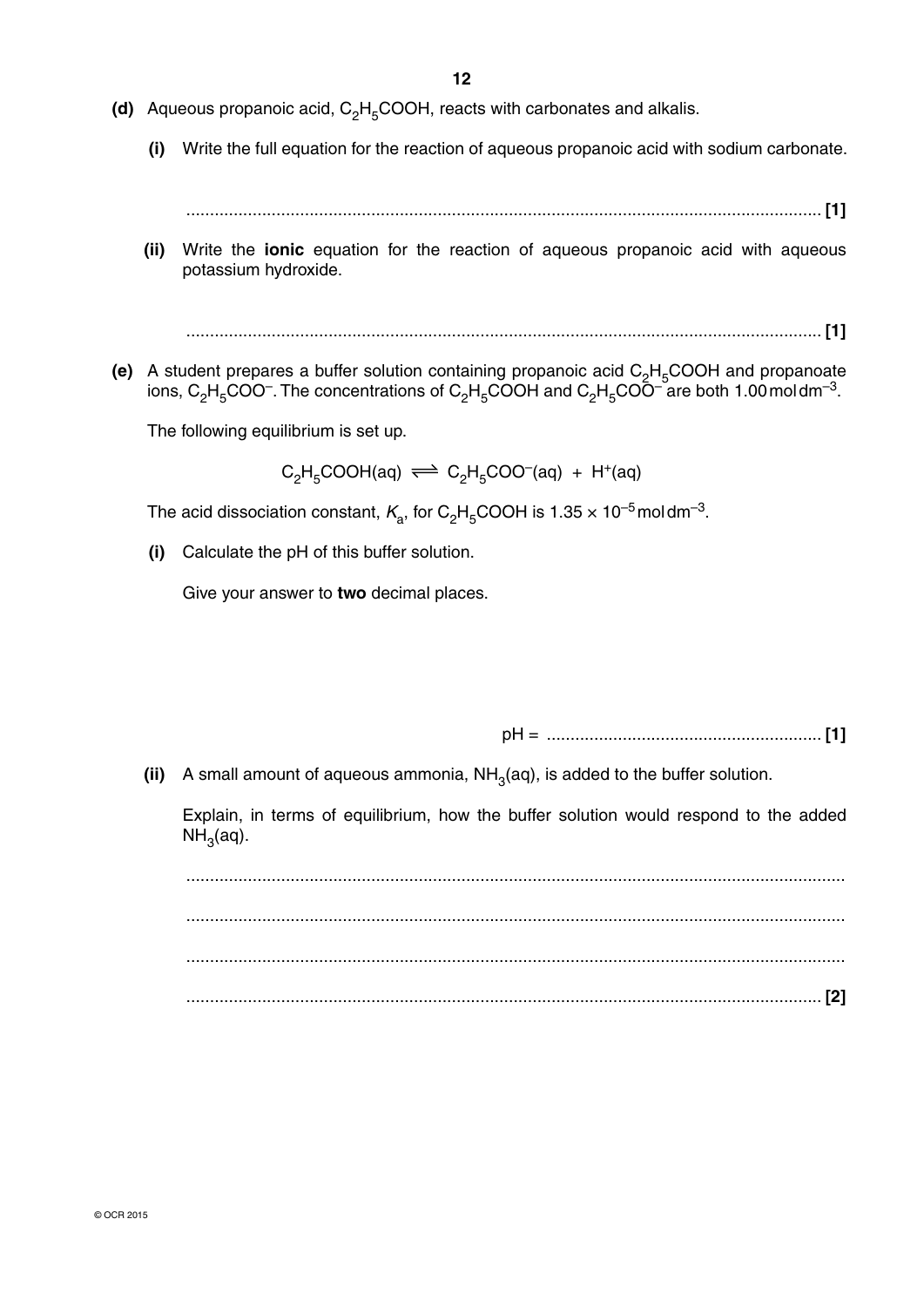**(iii)** The student adds 6.075 g Mg to 1.00 dm3 of this buffer solution.

Calculate the pH of the new buffer solution.

Give your answer to **two** decimal places

pH = .......................................................... **[4]**

**[Total: 16]**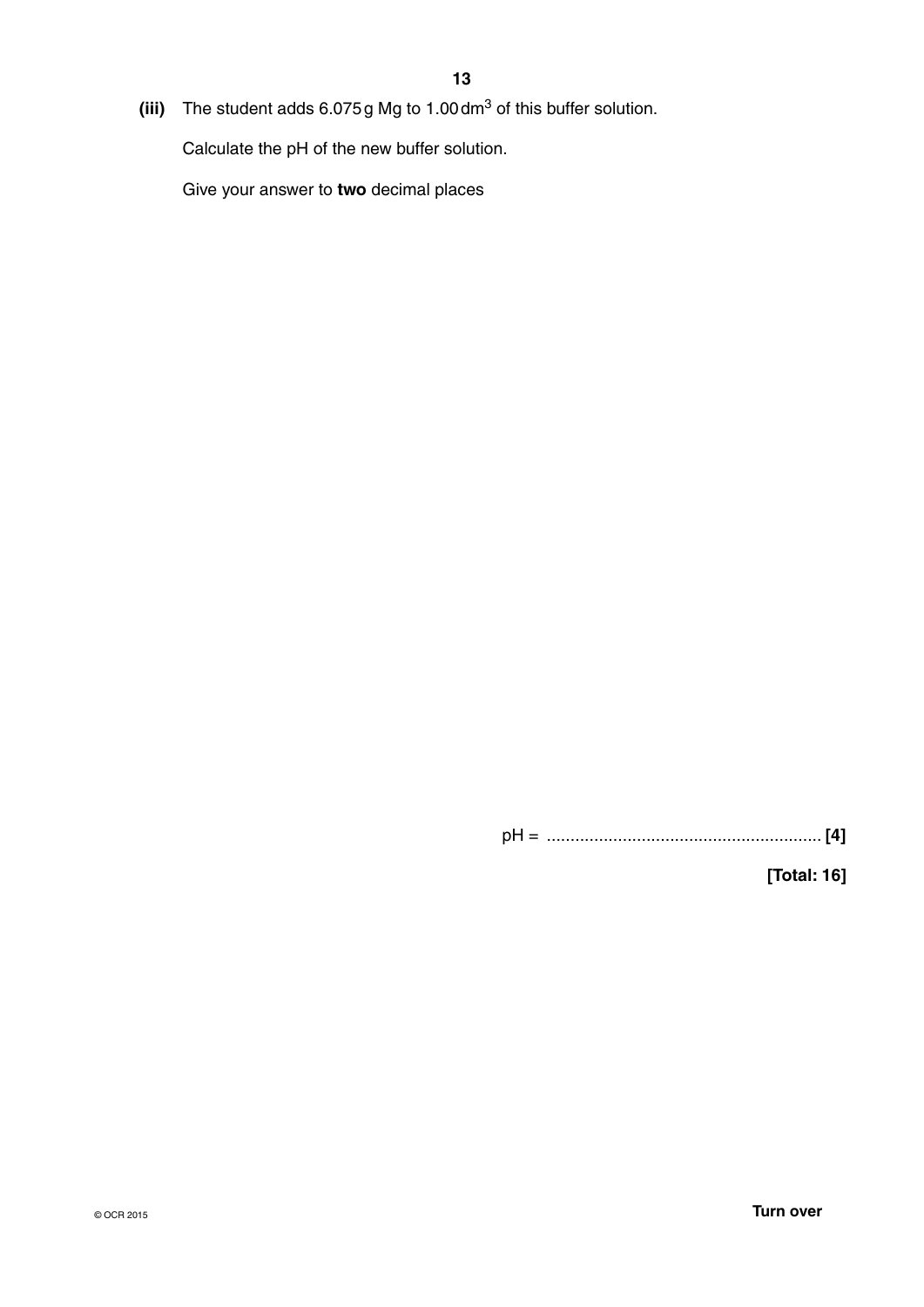- **5** Iron(II) iodide, FeI 2, is formed when iron metal reacts with iodine.
	- **(a)** The table below shows enthalpy changes involving iron, iodine and iron(II) iodide.

|                                 | Enthalpy change /<br>$kJ$ mol <sup>-1</sup> |
|---------------------------------|---------------------------------------------|
| Formation of iron(II) iodide    | $-113$                                      |
| 1st electron affinity of iodine | $-295$                                      |
| 1st ionisation energy of iron   | $+759$                                      |
| 2nd ionisation energy of iron   | $+1561$                                     |
| Atomisation of iodine           | +107                                        |
| Atomisation of iron             | +416                                        |

 **(i)** The incomplete Born–Haber cycle below can be used to determine the lattice enthalpy of iron(II) iodide.

In the boxes, write the species present at each stage in the cycle.

Include state symbols for the species.

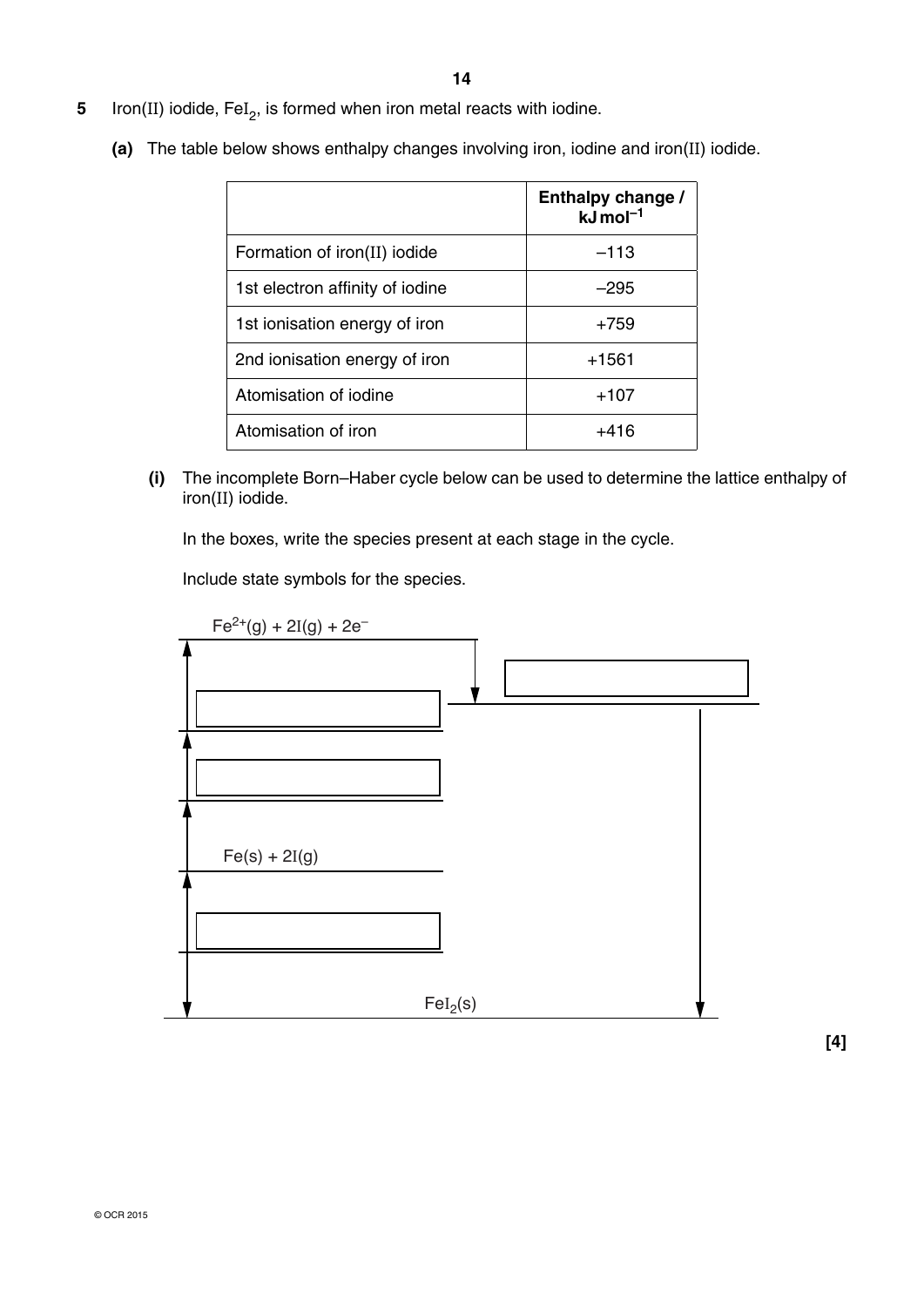(ii) Define the term lattice enthalpy. 

(iii) Calculate the lattice enthalpy of iron(II) iodide.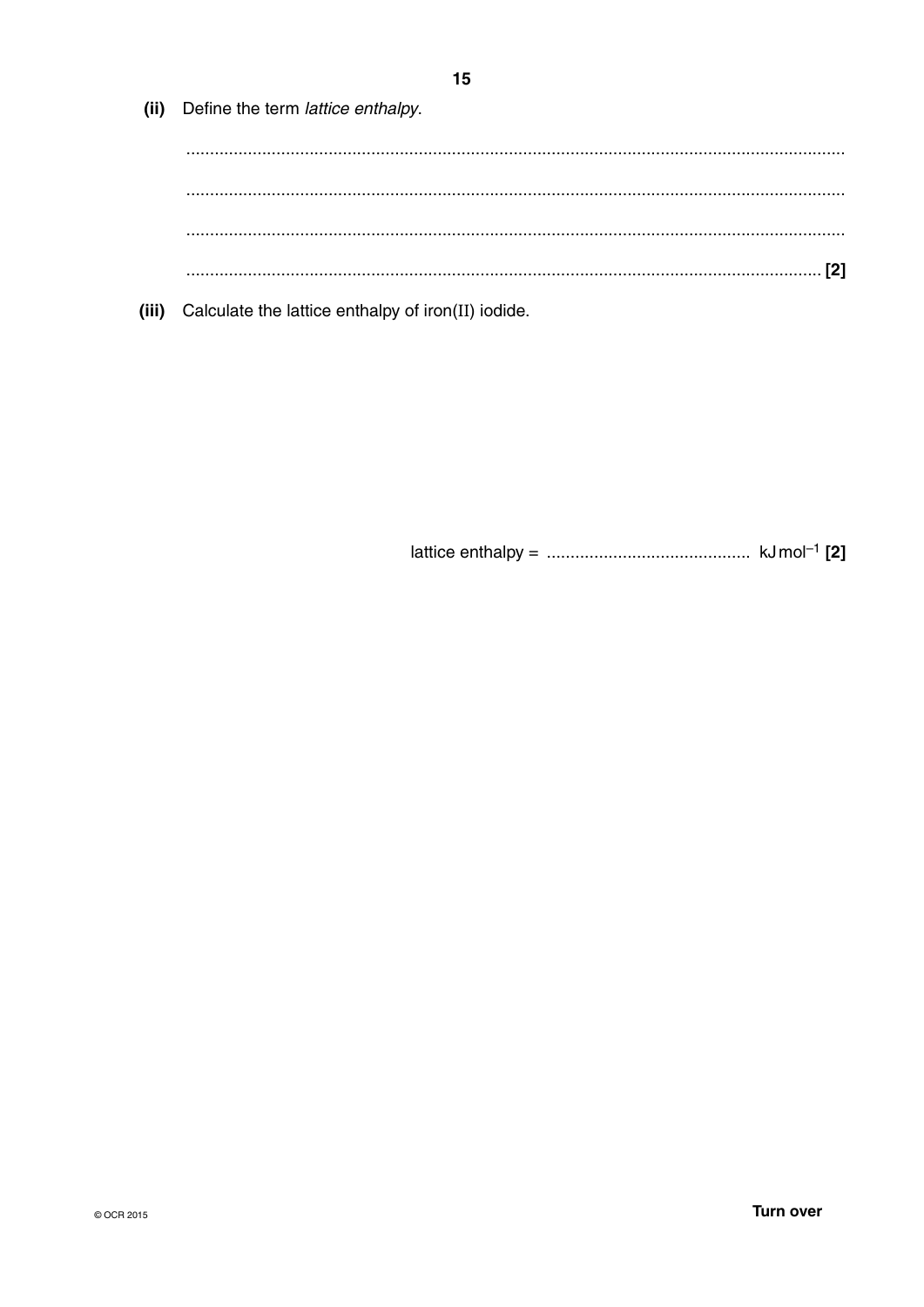(b) Some electrode potentials for ions are shown below.

| $Fe^{2+}(aq) + 2e^{-}$          | $\rightleftharpoons$ | Fe(s)        | $E^{\rm \oplus} = -0.44$ V |
|---------------------------------|----------------------|--------------|----------------------------|
| $Fe^{3+}(aq) + e^{-}$           | $\rightleftharpoons$ | $Fe2+(aq)$   | $E^{\rm \sigma}$ = +0.77V  |
| $\frac{1}{2}I_2(aq) + e^{-}$    | $\rightleftharpoons$ | $I-(aq)$     | $E^{\rm o}$ = +0.54V       |
| $\frac{1}{2}Br_{2}(aq) + e^{-}$ | $\rightleftharpoons$ | Br(aq)       | $E^{\rm o}$ = +1.09V       |
| $\frac{1}{2}Cl_{2}(aq) + e^{-}$ | $\rightleftharpoons$ | $Cl^{-}(aq)$ | $E^{\rm \oplus} = +1.36V$  |

- (i) Complete the electron configurations for  $Fe^{2+}$  and Br.
	- $Fe<sup>2+</sup>: 1s<sup>2</sup>....................$  $Br:$

 $[2]$ 

(ii) Predict the products of reacting Fe(s) separately with  $I_2(aq)$ , Br<sub>2</sub>(aq) and C $l_2(aq)$ .

Explain your predictions using the electrode potential data above.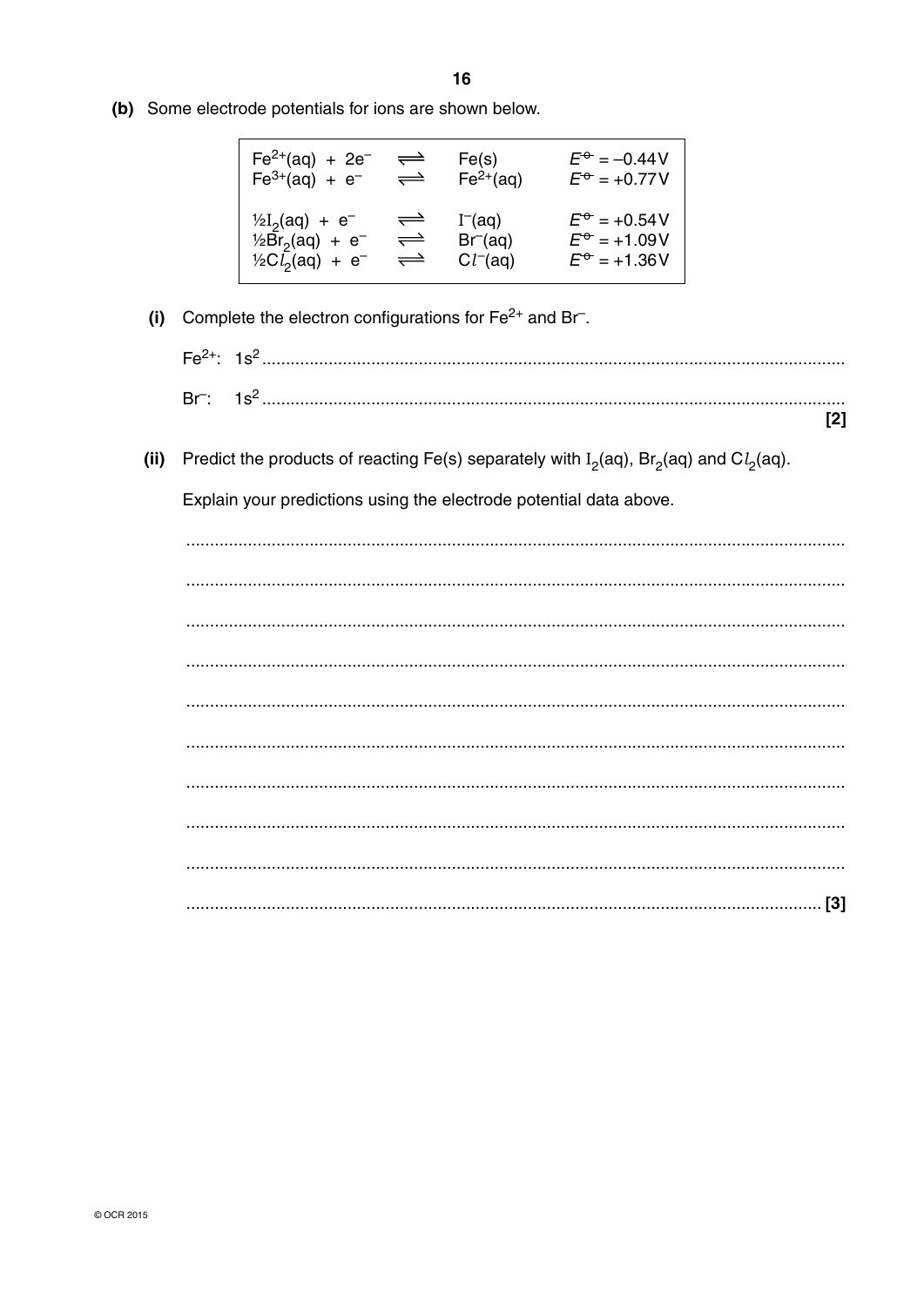**(c)**  $\text{Fe}^{2+}$  ions can be used to test for  $\text{NO}_3^-$  ions.

In this test, aqueous iron(II) sulfate is added to a solution containing  $NO<sub>3</sub><sup>-</sup>$  ions, followed by slow addition of concentrated sulfuric acid. The sulfuric acid forms a layer below the aqueous solution.

In the presence of  $NO<sub>3</sub><sup>-</sup>$  ions, a brown ring forms between the two layers.

Two reactions take place.

- Reaction 1: In the acid conditions  $\text{Fe}^{2+}$  ions reduce  $\text{NO}_3^-$  ions to NO.  $Fe<sup>2+</sup>$  ions are oxidised to  $Fe<sup>3+</sup>$  ions. Water also forms.
- Reaction 2: A ligand substitution reaction of  $[Fe(H<sub>2</sub>O)<sub>6</sub>]<sup>2+</sup>$  takes place in which one NO ligand exchanges with one water ligand. A deep brown complex ion forms as the brown ring.

Construct equations for these two reactions.

**Reaction 1:** 

...................................................................................................................................................

**Reaction 2:** 

.............................................................................................................................................. **[3]**

**[Total: 16]**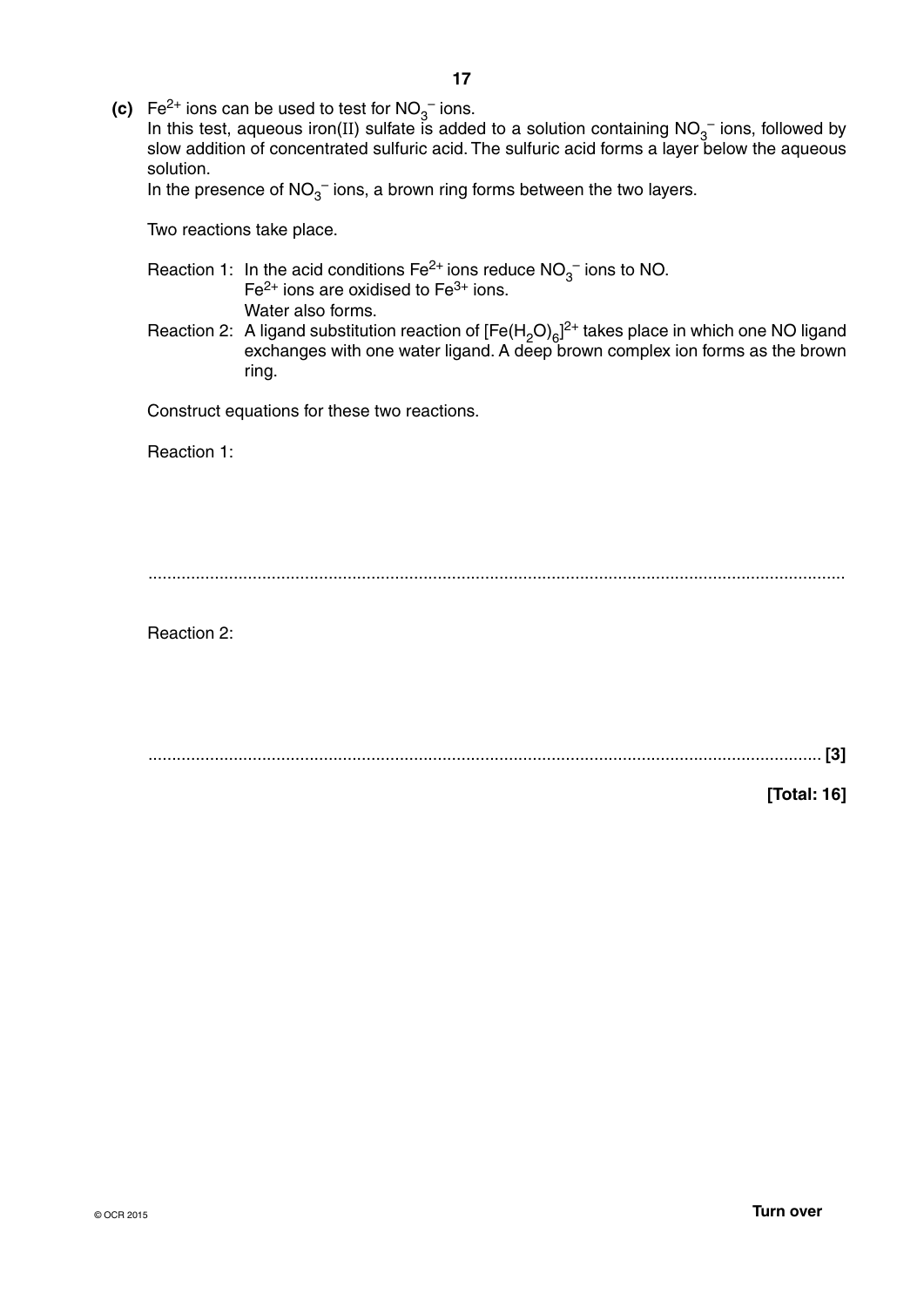- **18**
- **6** Three redox systems, **C**, **D** and **E** are shown in Table 6.1.

| <b>C</b> $\log(NH_3)_2^{\text{+}}(aq) + e^- \implies Ag(s) + 2NH_3(aq)$            |  |
|------------------------------------------------------------------------------------|--|
| <b>D</b> $\vert$ Ag <sup>+</sup> (aq) + e <sup>-</sup> $\rightleftharpoons$ Ag(s)  |  |
| <b>E</b> $\log(CN)_{2}^{\text{-}}(aq) + e^{-} \implies \text{Ag}(s) + 2CN^{-}(aq)$ |  |



The two cells below were set up in an experiment to compare the standard electrode potentials of redox systems **C**, **D** and **E**. The signs on each electrode are shown.



 **(a)** List the three redox systems in order by adding the labels **C**, **D** and **E** to the table below.

| ЕФ                | redox<br>system |
|-------------------|-----------------|
| Most<br>negative  |                 |
|                   |                 |
| Least<br>negative |                 |

**[1]**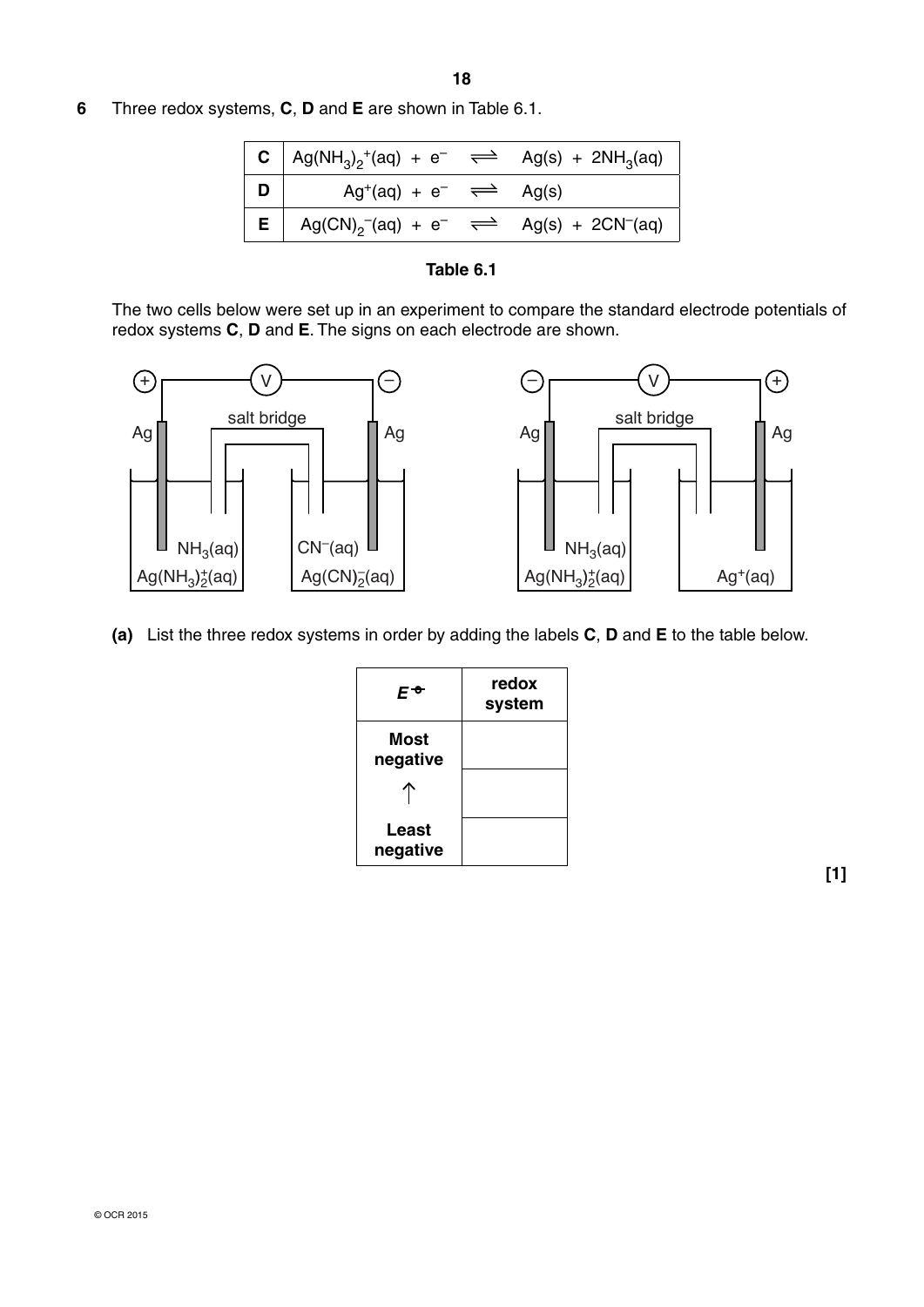**(b)** A standard cell is set up between redox system **D** in **Table 6.1** and a standard hydrogen halfcell. The standard cell potential of redox system **D** is +0.34 V.

The cell delivers a current for a length of time. The pH of the solution in the standard hydrogen half-cell decreases.

 **(i)** What is the pH of the solution in a standard hydrogen half-cell?

|--|

 **(ii)** Explain, in terms of electrode potentials and equilibrium, why the pH of the solution in the hydrogen half-cell decreases as this cell delivers current.

 ........................................................................................................................................... ........................................................................................................................................... ........................................................................................................................................... ...................................................................................................................................... **[2]**

- **(iii)** Write the equation for the overall cell reaction that takes place in this cell.
	- ...................................................................................................................................... **[1]**
- **(c)** The CN– ion is the conjugate base of a very toxic weak acid.

In aqueous solutions of CN– ions, an acid–base equilibrium is set up.

 **(i)** Complete the equation for this equilibrium and label the conjugate acid–base pairs.

CN– + H2O ..................... + ..................... ..................... ..................... ..................... .....................

**[1]**

 **(ii)** Explain, in terms of equilibrium, why acidic conditions should **not** be used with cells containing CN–(aq) ions.

 ........................................................................................................................................... ........................................................................................................................................... ...................................................................................................................................... **[1]**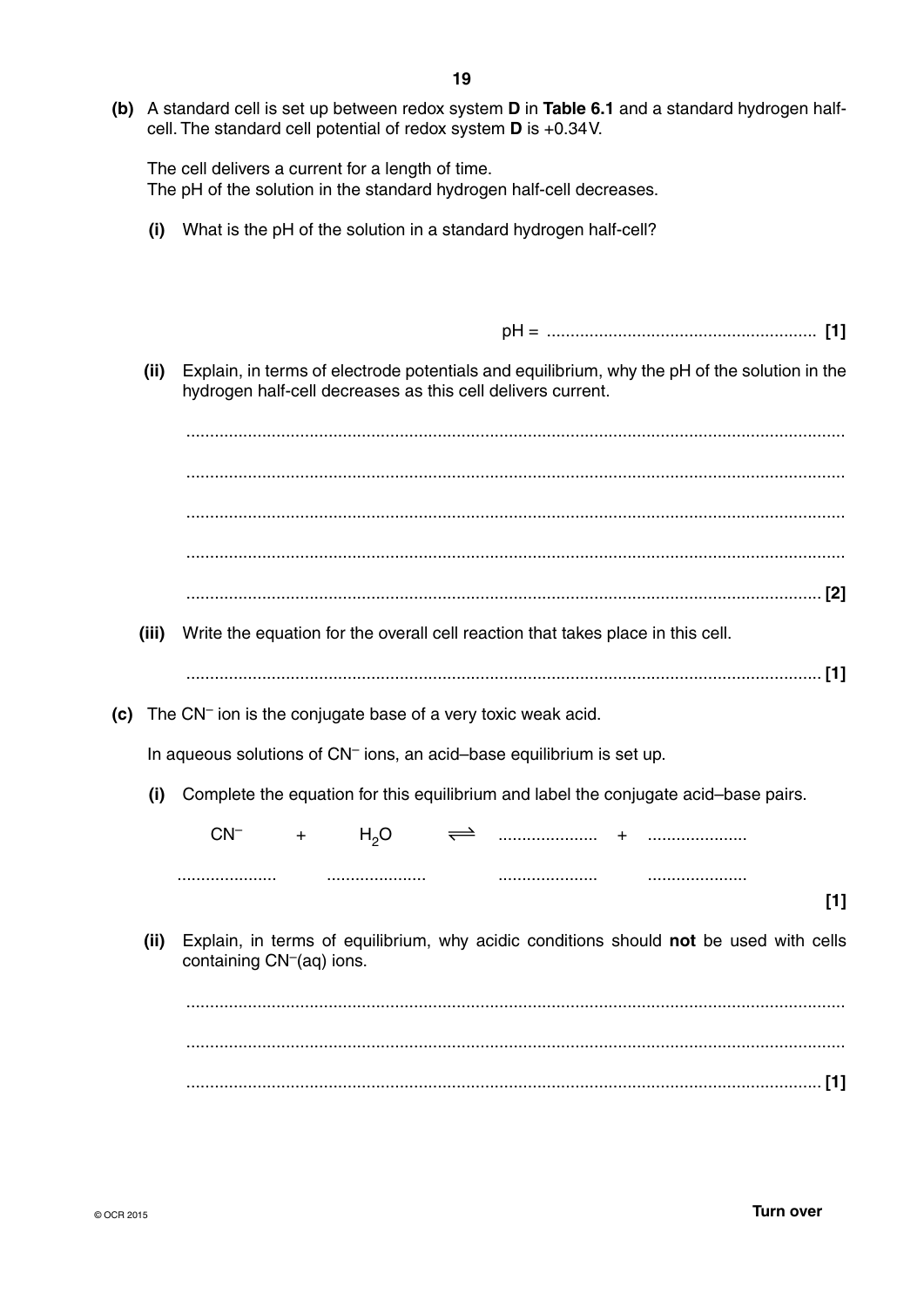**(d)** Direct-ethanol fuel cells (DEFCs) are being developed in which the fuel is ethanol rather than hydrogen.

The half-equation for the reaction at the ethanol electrode of the DEFC is shown below:

 $C_2H_5OH + 3H_2O \rightarrow 2CO_2 + 12H^+ + 12e^-$ 

 **(i)** State **one** important difference between a fuel cell and a modern storage cell.

 ........................................................................................................................................... ...................................................................................................................................... **[1] (ii)** Suggest **one** advantage of using ethanol, rather than hydrogen, in a fuel cell for vehicles.

...................................................................................................................................... **[1]**

...........................................................................................................................................

- **(iii)** The overall reaction in a DEFC is the same as for the complete combustion of ethanol. Write the equation for the overall reaction in a DEFC.
	- ...................................................................................................................................... **[1]**
- **(iv)** Deduce the half-equation for the reaction at the oxygen electrode in a DEFC.

 ...................................................................................................................................... **[1] (v)** Using oxidation numbers, show that oxidation and reduction take place in a DEFC. Oxidation: .......................................................................................................................... ........................................................................................................................................... Reduction: ......................................................................................................................... ...................................................................................................................................... **[2] [Total: 13]**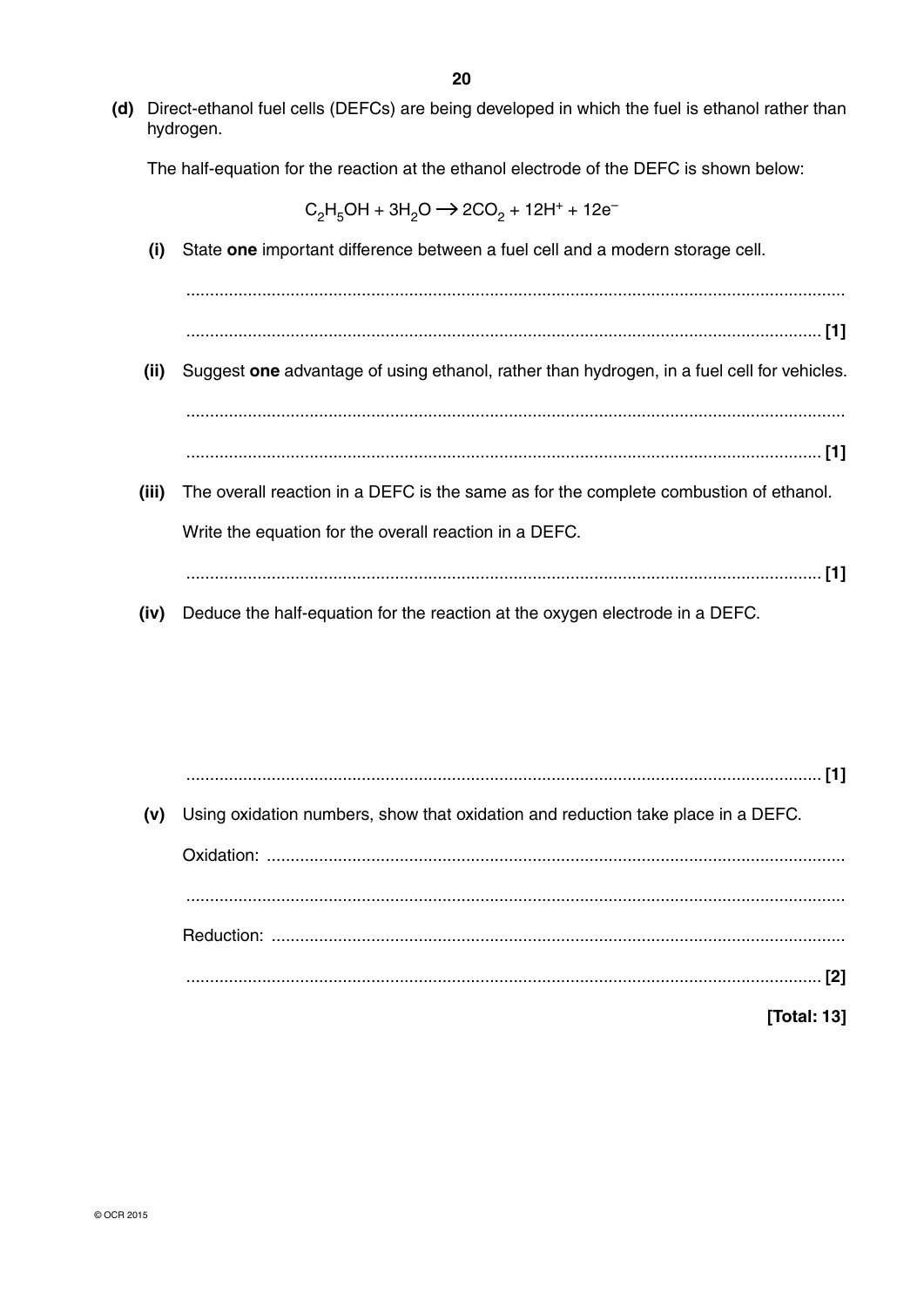**21 BLANK PAGE**

### **PLEASE DO NOT WRITE ON THIS PAGE**

**Turn over for the next question**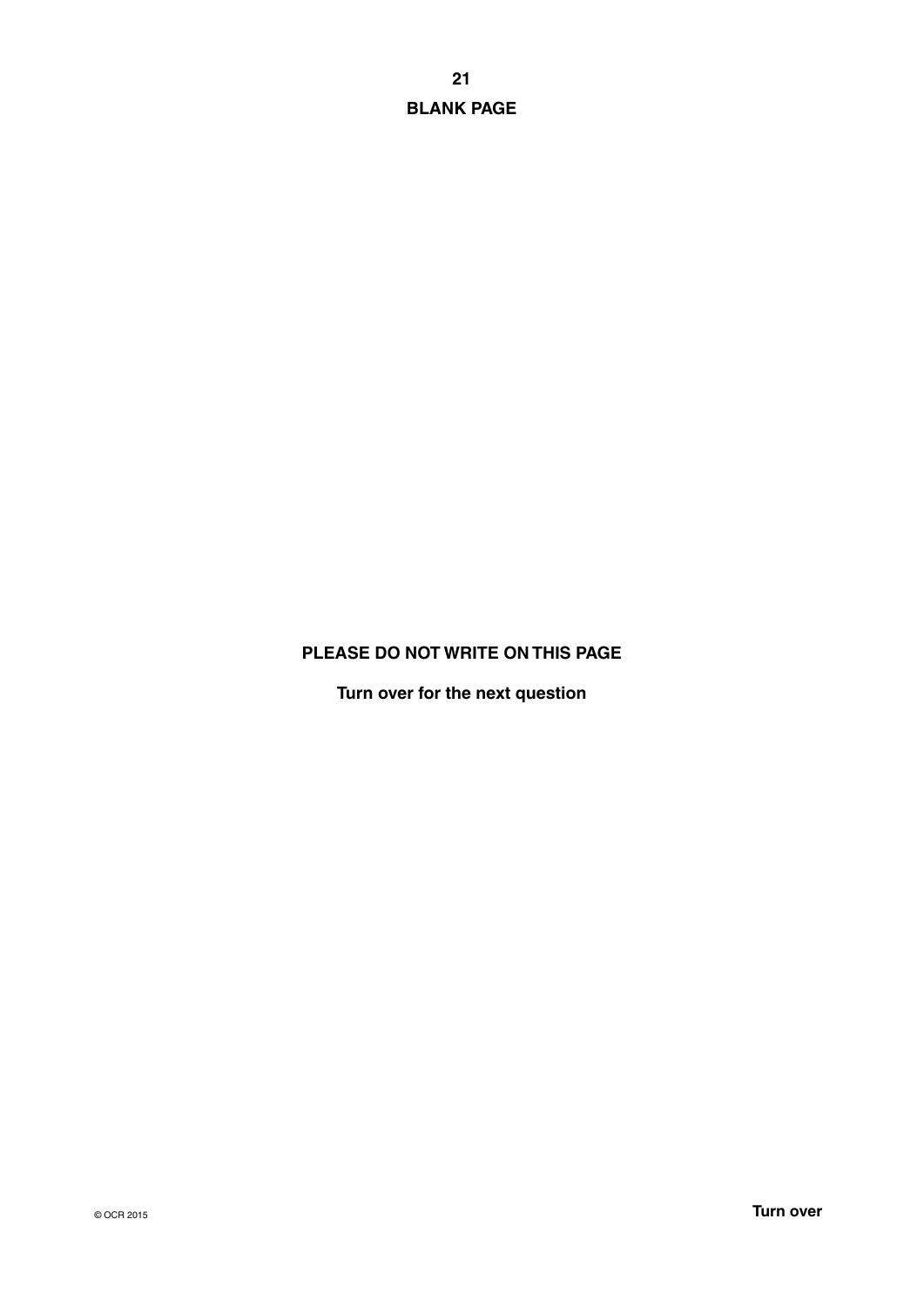**7** Chromite is the main ore of chromium. The chromium-containing compound in chromite is Fe(CrO<sub>2</sub>)<sub>2</sub>. The percentage of chromium in a sample of chromite can be determined using the method below.

### **Step 1**

A 5.25g sample of chromite ore is heated with sodium peroxide,  $Na<sub>2</sub>O<sub>2</sub>$ .

$$
2Fe(CrO2)2 + 7Na2O2 \rightarrow 2NaFeO2 + 4Na2CrO4 + 2Na2O
$$

Water is added to the resulting mixture.

Na<sub>2</sub>CrO<sub>4</sub> dissolves in the water forming a solution containing CrO<sub>4</sub><sup>2-</sup> ions.

### **Step 2**

The mixture from **Step 1** is filtered and the filtrate is made up to 1.00 dm<sup>3</sup> in a volumetric flask.

A 25.0 cm<sup>3</sup> sample of this alkaline solution is pipetted into a conical flask and an excess of aqueous potassium iodide is added.

- A redox reaction takes place between  $I^-$  ions,  $\text{CrO}_4{}^{2-}$  ions and  $\text{H}_2\text{O}$ .
- In this reaction 1 mol CrO<sub>4</sub><sup>2–</sup> forms 1.5 mol  $I_2$ .

### **Step 3**

The resulting mixture is titrated with 0.100 moldm<sup>-3</sup> sodium thiosulfate, Na<sub>2</sub>S<sub>2</sub>O<sub>3</sub>(aq) to estimate the I<sub>2</sub> present:

$$
I_2(aq) + 2S_2O_3^{2-}(aq) \rightarrow 2I^-(aq) + S_4O_6^{2-}(aq)
$$

The average titre of  $\text{Na}_2\text{S}_2\text{O}_3(\text{aq})$  is 25.5 cm<sup>3</sup>.

**(a)** In Step 1 Na<sub>2</sub>O and NaFeO<sub>2</sub> react with water forming an alkaline solution containing a brown precipitate. This is **not** a redox reaction.

Write equations for:

- the reaction of  $Na<sub>2</sub>O$  with water<br>• the reaction of NaFeO, with water
- the reaction of  $NaFeO<sub>2</sub>$  with water.

 ................................................................................................................................................... .............................................................................................................................................. **[2]**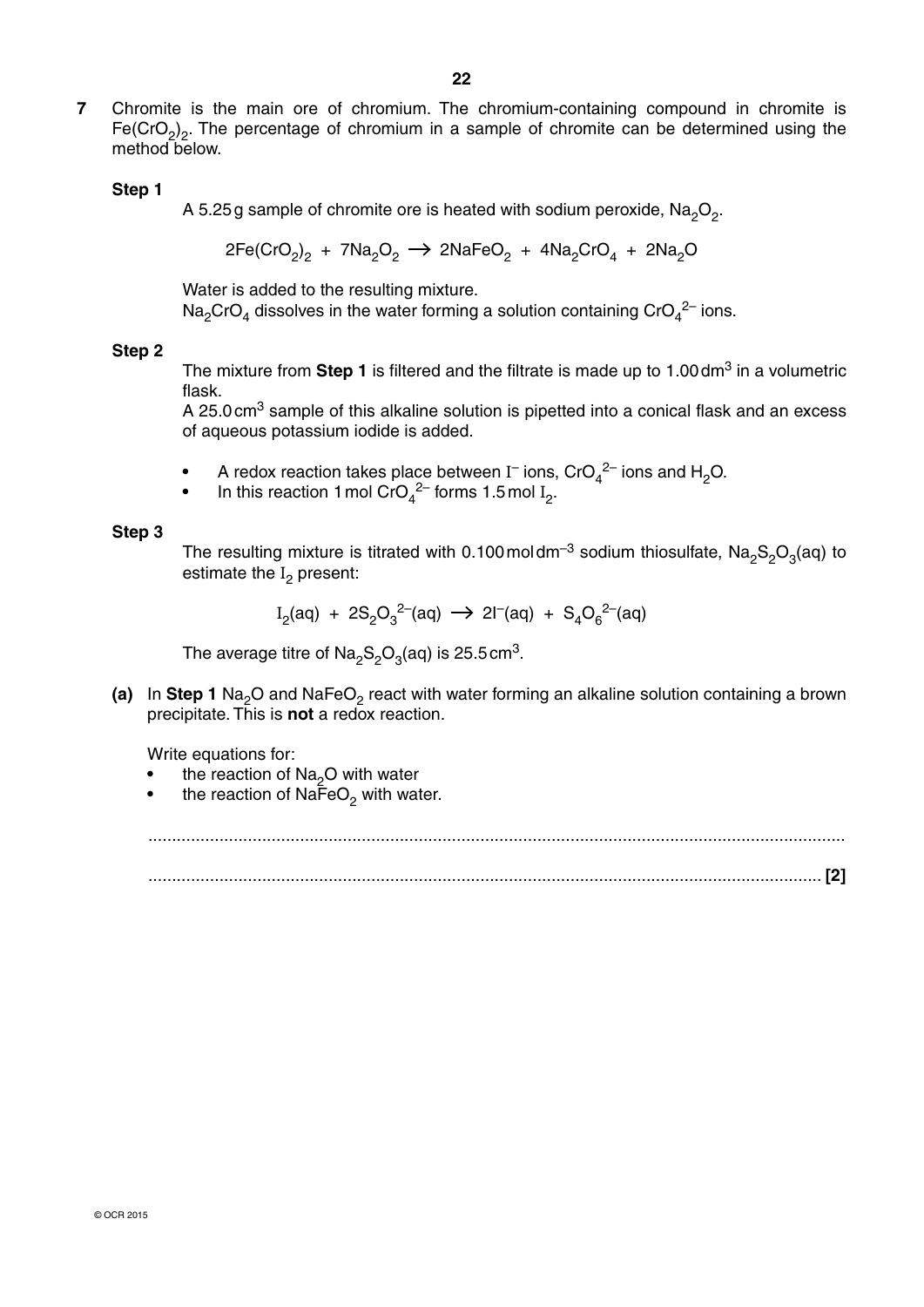**(b)** Determine the percentage, by mass, of chromium in the ore.

Give your answer to **one** decimal place.

**[6]**

 **(c)** This part refers to **Step 2** of the method.

In the redox reaction between I<sup>-</sup> ions,  $\text{CrO}_4^{2-}$  ions and H<sub>2</sub>O:

- CrO<sub>4</sub><sup>2–</sup> ions, are reduced to chromium(III) ions, Cr<sup>3+</sup>
	-
- I<sup>–</sup> ions are oxidised to iodine, I<sub>2</sub><br>• Construct an overall equation for the redox reaction and write half equations for the oxidation and reduction.

Overall equation:

Half equations: